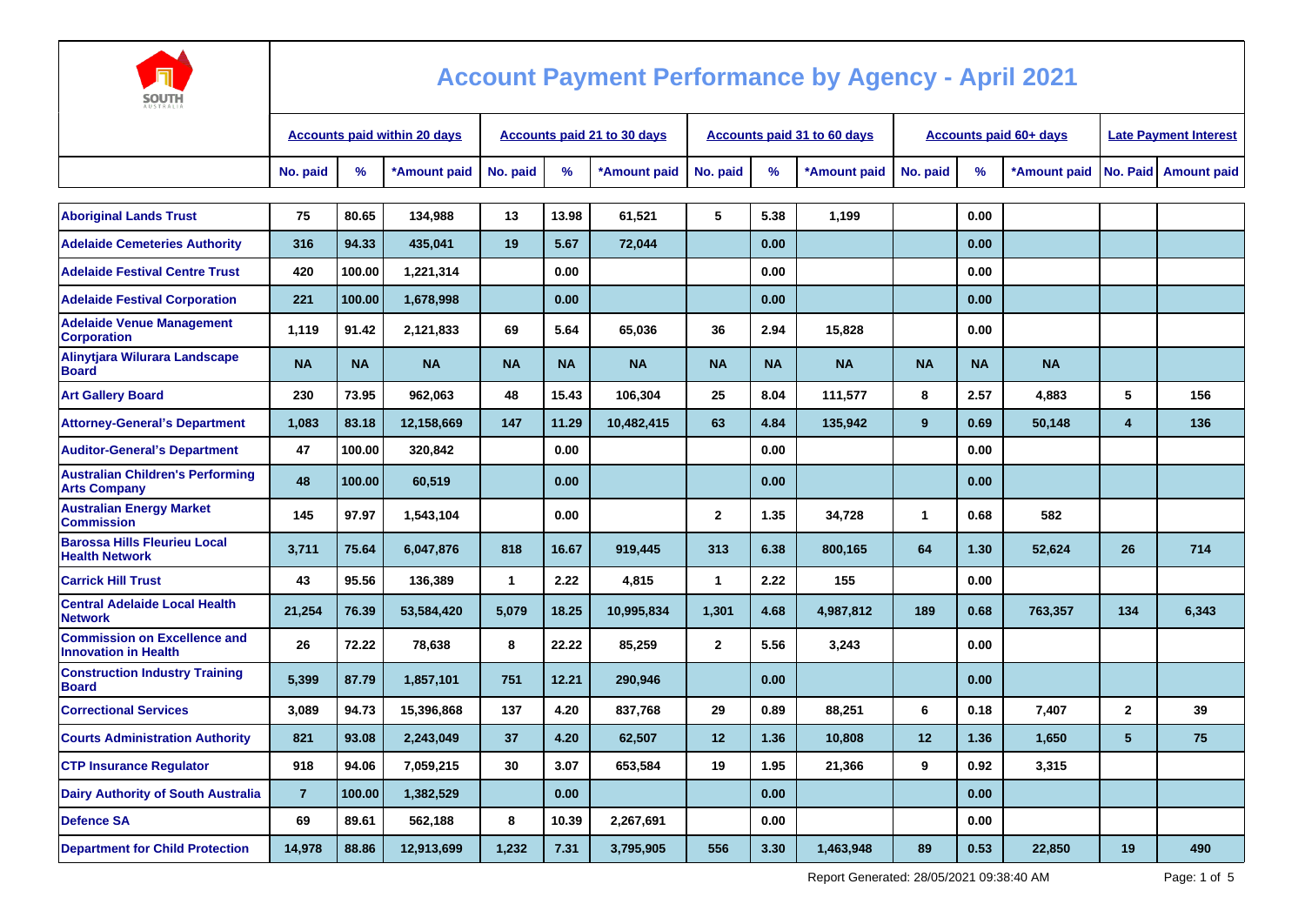

| <b>AUSTRALIA</b>                                                                    |                                     |           |              |                                    |           |              |                                    |           |              |                |                               |                              |                         |                      |
|-------------------------------------------------------------------------------------|-------------------------------------|-----------|--------------|------------------------------------|-----------|--------------|------------------------------------|-----------|--------------|----------------|-------------------------------|------------------------------|-------------------------|----------------------|
|                                                                                     | <b>Accounts paid within 20 days</b> |           |              | <b>Accounts paid 21 to 30 days</b> |           |              | <b>Accounts paid 31 to 60 days</b> |           |              |                | <b>Accounts paid 60+ days</b> | <b>Late Payment Interest</b> |                         |                      |
|                                                                                     | No. paid                            | %         | *Amount paid | No. paid                           | %         | *Amount paid | No. paid                           | %         | *Amount paid | No. paid       | %                             | *Amount paid                 |                         | No. Paid Amount paid |
| <b>Department for Education</b>                                                     | 9,540                               | 91.41     | 121,383,925  | 540                                | 5.17      | 12,267,020   | 349                                | 3.34      | 955,295      | 8              | 0.08                          | 131,177                      | 20                      | 503                  |
| <b>Department for Energy and Mining</b>                                             | 410                                 | 84.36     | 34,275,323   | 58                                 | 11.93     | 457,951      | 17                                 | 3.50      | 164,924      | $\mathbf{1}$   | 0.21                          | 969                          | $\overline{\mathbf{4}}$ | 212                  |
| <b>Department for Environment and</b><br><b>Water</b>                               | 2.339                               | 87.47     | 9,566,435    | 233                                | 8.71      | 870,760      | 67                                 | 2.51      | 681,630      | 35             | 1.31                          | 91,856                       |                         |                      |
| <b>Department for Health and</b><br>Wellbeina                                       | 5,230                               | 76.84     | 70,929,952   | 885                                | 13.00     | 11,408,394   | 614                                | 9.02      | 5,689,929    | 77             | 1.13                          | 1,595,922                    | 153                     | 14,079               |
| Department for Infrastructure and<br><b>Transport</b>                               | 24,711                              | 91.05     | 319,045,508  | 2,040                              | 7.52      | 9,347,470    | 344                                | 1.27      | 6,707,316    | 44             | 0.16                          | 431,783                      | 6                       | 588                  |
| <b>Department for Innovation and</b><br><b>Skills</b>                               | 1,722                               | 95.35     | 48,322,263   | 57                                 | 3.16      | 282,235      | 22                                 | 1.22      | 894,184      | 5 <sup>5</sup> | 0.28                          | 64,952                       | 1                       | 32                   |
| <b>Department for Trade and</b><br><b>Investment</b>                                | 218                                 | 75.96     | 1,084,962    | 45                                 | 15.68     | 287.305      | 24                                 | 8.36      | 417.206      |                | 0.00                          |                              | 1                       | 12                   |
| <b>Department of Human Services</b>                                                 | 37,145                              | 98.40     | 24,410,099   | 321                                | 0.85      | 1,077,496    | 245                                | 0.65      | 405,094      | 39             | 0.10                          | 46,020                       | $\overline{\mathbf{4}}$ | 212                  |
| <b>Department of Primary Industries</b><br>and Regions SA                           | 1,799                               | 80.31     | 11,934,346   | 309                                | 13.79     | 2,361,102    | 109                                | 4.87      | 2,655,936    | 23             | 1.03                          | 60,184                       | 25                      | 4,406                |
| <b>Department of Treasury and</b><br><b>Finance</b>                                 | 1,110                               | 81.80     | 3,010,910    | 145                                | 10.69     | 858,240      | 86                                 | 6.34      | 432,380      | 16             | 1.18                          | 60,621                       | 18                      | 767                  |
| <b>Distribution Lessor Corporation</b>                                              | $\mathbf{1}$                        | 100.00    | 3,300        |                                    | 0.00      |              |                                    | 0.00      |              |                | 0.00                          |                              |                         |                      |
| <b>Education &amp; Early Childhood</b><br><b>Registration &amp; Standards Board</b> | 67                                  | 94.37     | 230,802      | $\overline{\mathbf{4}}$            | 5.63      | 79,893       |                                    | 0.00      |              |                | 0.00                          |                              |                         |                      |
| <b>Electoral Commission SA</b>                                                      | 91                                  | 98.91     | 204,938      | $\mathbf{1}$                       | 1.09      | 300          |                                    | 0.00      |              |                | 0.00                          |                              |                         |                      |
| <b>Environment Protection Authority</b>                                             | 226                                 | 96.58     | 727,532      | $\overline{7}$                     | 2.99      | 27,831       | $\mathbf{1}$                       | 0.43      | 498          |                | 0.00                          |                              |                         |                      |
| <b>Essential Services Commission</b>                                                | 36                                  | 85.71     | 124,849      | 5                                  | 11.90     | 37,261       | $\mathbf{1}$                       | 2.38      | 500          |                | 0.00                          |                              |                         |                      |
| <b>Eyre and Far North Local Health</b><br><b>Network</b>                            | 1.644                               | 75.27     | 3,082,306    | 345                                | 15.80     | 1,065,731    | 183                                | 8.38      | 110,311      | 12             | 0.55                          | 2,780                        |                         |                      |
| <b>Eyre Peninsula Landscape Board</b>                                               | <b>NA</b>                           | <b>NA</b> | <b>NA</b>    | <b>NA</b>                          | <b>NA</b> | <b>NA</b>    | <b>NA</b>                          | <b>NA</b> | <b>NA</b>    | <b>NA</b>      | <b>NA</b>                     | <b>NA</b>                    |                         |                      |
| <b>Flinders and Upper North Local</b><br><b>Health Network</b>                      | 1,288                               | 83.42     | 2,818,886    | 181                                | 11.72     | 833,182      | 69                                 | 4.47      | 43,198       | $6\phantom{1}$ | 0.39                          | 8,036                        | $\mathbf{1}$            | 16                   |
| <b>Generation Lessor Corporation</b>                                                |                                     |           |              |                                    |           |              |                                    |           |              |                |                               |                              |                         |                      |
| <b>Green Adelaide Board</b>                                                         | <b>NA</b>                           | <b>NA</b> | <b>NA</b>    | <b>NA</b>                          | <b>NA</b> | <b>NA</b>    | <b>NA</b>                          | <b>NA</b> | <b>NA</b>    | <b>NA</b>      | <b>NA</b>                     | <b>NA</b>                    |                         |                      |
| <b>Green Industries SA</b>                                                          | 84                                  | 98.82     | 796,993      | $\mathbf{1}$                       | 1.18      | 16,000       |                                    | 0.00      |              |                | 0.00                          |                              |                         |                      |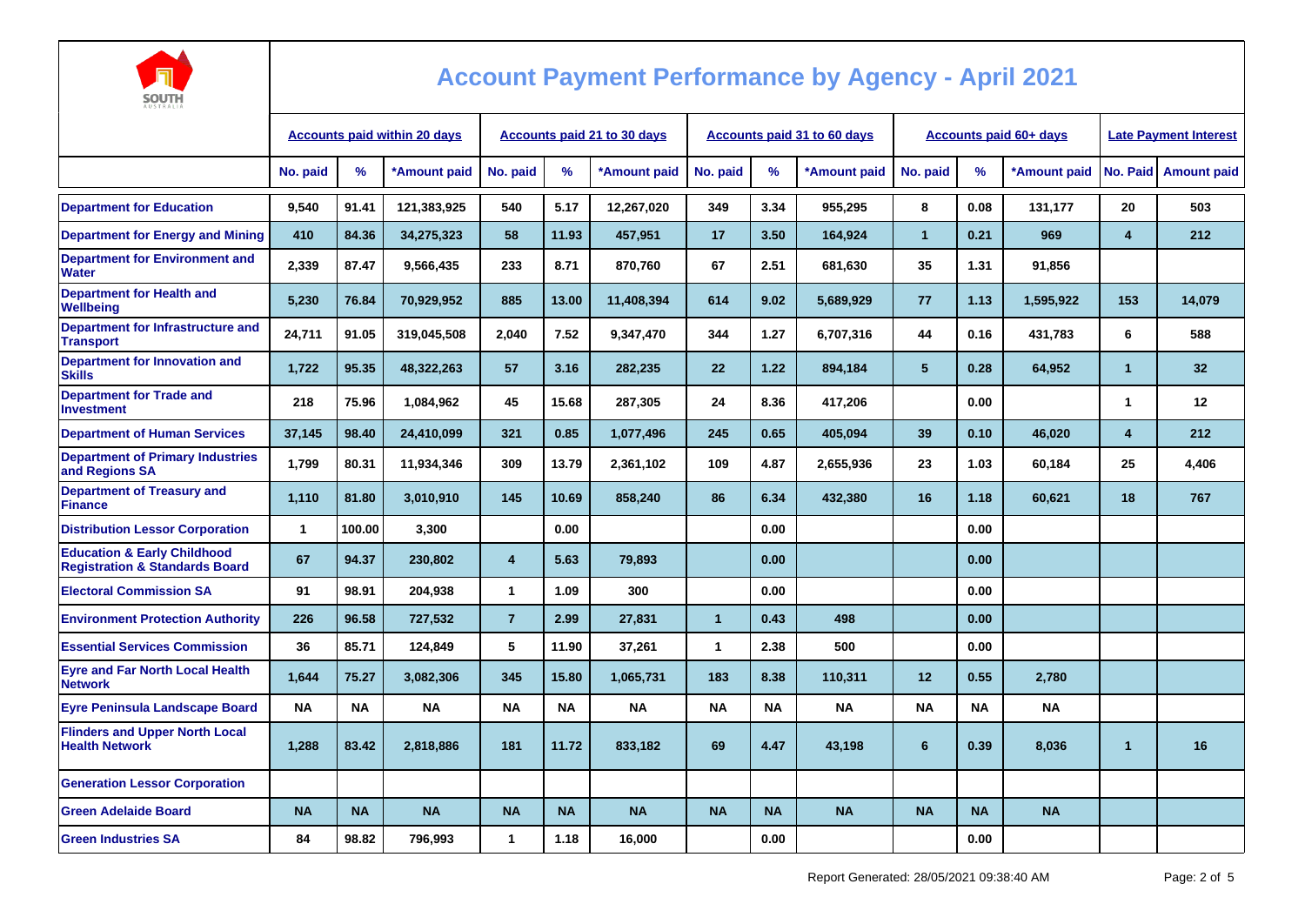

| AUSTRALIA                                                                |                                     |           |              |                             |           |              |                |           |                             |                         |                        |                              |                         |                        |
|--------------------------------------------------------------------------|-------------------------------------|-----------|--------------|-----------------------------|-----------|--------------|----------------|-----------|-----------------------------|-------------------------|------------------------|------------------------------|-------------------------|------------------------|
|                                                                          | <b>Accounts paid within 20 days</b> |           |              | Accounts paid 21 to 30 days |           |              |                |           | Accounts paid 31 to 60 days |                         | Accounts paid 60+ days | <b>Late Payment Interest</b> |                         |                        |
|                                                                          | No. paid                            | $\%$      | *Amount paid | No. paid                    | %         | *Amount paid | No. paid       | $\%$      | *Amount paid                | No. paid                | $\%$                   | *Amount paid                 |                         | No. Paid   Amount paid |
| <b>Hills and Fleurieu Landscape</b><br><b>Board</b>                      | <b>NA</b>                           | <b>NA</b> | <b>NA</b>    | <b>NA</b>                   | <b>NA</b> | <b>NA</b>    | <b>NA</b>      | <b>NA</b> | <b>NA</b>                   | <b>NA</b>               | <b>NA</b>              | <b>NA</b>                    |                         |                        |
| <b>History Trust of South Australia</b>                                  | 147                                 | 88.55     | 193,673      | 12                          | 7.23      | 15,408       | $\overline{7}$ | 4.22      | 8,638                       |                         | 0.00                   |                              |                         |                        |
| <b>HomeStart Finance</b>                                                 | 263                                 | 79.22     | 892,531      | 69                          | 20.78     | 235.263      |                | 0.00      |                             |                         | 0.00                   |                              |                         |                        |
| <b>Infrastructure South Australia</b>                                    | 23                                  | 88.46     | 116.554      | 3                           | 11.54     | 46.259       |                | 0.00      |                             |                         | 0.00                   |                              |                         |                        |
| <b>International Koala Centre of</b><br><b>Excellence</b>                | <b>NA</b>                           | <b>NA</b> | <b>NA</b>    | <b>NA</b>                   | <b>NA</b> | <b>NA</b>    | <b>NA</b>      | <b>NA</b> | <b>NA</b>                   | <b>NA</b>               | <b>NA</b>              | <b>NA</b>                    |                         |                        |
| <b>Kangaroo Island Landscape Board</b>                                   | <b>NA</b>                           | <b>NA</b> | <b>NA</b>    | <b>NA</b>                   | <b>NA</b> | <b>NA</b>    | <b>NA</b>      | <b>NA</b> | <b>NA</b>                   | <b>NA</b>               | <b>NA</b>              | <b>NA</b>                    |                         |                        |
| <b>Legal Services Commission</b>                                         | 2,565                               | 98.69     | 2,252,769    | 23                          | 0.88      | 25,068       | 8              | 0.31      | 3,483                       | $\overline{\mathbf{3}}$ | 0.12                   | 4,852                        |                         |                        |
| <b>Libraries Board of South Australia</b>                                | 118                                 | 79.19     | 979,237      | 20                          | 13.42     | 338,225      | 10             | 6.71      | 45,449                      | 1                       | 0.67                   | 689                          |                         |                        |
| <b>Lifetime Support Authority</b>                                        | 1,449                               | 87.87     | 2,950,035    | 137                         | 8.31      | 263,563      | 53             | 3.21      | 191,722                     | 10                      | 0.61                   | 10,204                       | $\overline{\mathbf{3}}$ | 53                     |
| <b>Limestone Coast Landscape</b><br><b>Board</b>                         | <b>NA</b>                           | <b>NA</b> | <b>NA</b>    | <b>NA</b>                   | <b>NA</b> | <b>NA</b>    | <b>NA</b>      | ΝA        | <b>NA</b>                   | <b>NA</b>               | <b>NA</b>              | <b>NA</b>                    |                         |                        |
| <b>Limestone Coast Local Health</b><br><b>Network</b>                    | 1,822                               | 81.52     | 3,235,381    | 313                         | 14.00     | 259,998      | 95             | 4.25      | 101,930                     | $5\phantom{.0}$         | 0.22                   | 2,966                        | $\overline{2}$          | 36                     |
| <b>Local Government Finance</b><br><b>Authority</b>                      | 29                                  | 100.00    | 39,949       |                             | 0.00      |              |                | 0.00      |                             |                         | 0.00                   |                              |                         |                        |
| <b>Motor Accident Commission</b>                                         | $\overline{2}$                      | 100.00    | 587          |                             | 0.00      |              |                | 0.00      |                             |                         | 0.00                   |                              |                         |                        |
| <b>Murraylands and Riverland</b><br><b>Landscape Board</b>               | <b>NA</b>                           | <b>NA</b> | <b>NA</b>    | <b>NA</b>                   | <b>NA</b> | <b>NA</b>    | <b>NA</b>      | ΝA        | <b>NA</b>                   | <b>NA</b>               | <b>NA</b>              | <b>NA</b>                    |                         |                        |
| <b>Museum Board</b>                                                      | 161                                 | 76.67     | 393,493      | 31                          | 14.76     | 113,464      | 17             | 8.10      | 24,866                      | $\mathbf{1}$            | 0.48                   | 465                          | $\blacktriangleleft$    | 34                     |
| <b>Northern Adelaide Local Health</b><br><b>Network</b>                  | 4,781                               | 84.25     | 11,726,890   | 528                         | 9.30      | 3,381,049    | 310            | 5.46      | 1,562,888                   | 56                      | 0.99                   | 239,777                      | 55                      | 2,467                  |
| <b>Northern and Yorke Landscape</b><br><b>Board</b>                      | <b>NA</b>                           | <b>NA</b> | <b>NA</b>    | <b>NA</b>                   | <b>NA</b> | <b>NA</b>    | <b>NA</b>      | <b>NA</b> | <b>NA</b>                   | <b>NA</b>               | <b>NA</b>              | <b>NA</b>                    |                         |                        |
| <b>Office for Recreation, Sport and</b><br>Racing                        | 765                                 | 94.44     | 1,220,917    | 25                          | 3.09      | 290,366      | 18             | 2.22      | 94,880                      | $\mathbf{2}$            | 0.25                   | 303                          | 4                       | 87                     |
| <b>Office of the Commissioner for</b><br><b>Public Sector Employment</b> | 103                                 | 77.44     | 306,355      | 18                          | 13.53     | 39,797       | 12             | 9.02      | 37,361                      |                         | 0.00                   |                              |                         |                        |
| <b>Premier and Cabinet</b>                                               | 680                                 | 81.93     | 14,904,394   | 110                         | 13.25     | 1,581,488    | 34             | 4.10      | 568,577                     | 6                       | 0.72                   | 7,542                        | 8                       | 751                    |
| <b>Public Trustee</b>                                                    | 45                                  | 93.75     | 328,060      | 3                           | 6.25      | 43,479       |                | 0.00      |                             |                         | 0.00                   |                              |                         |                        |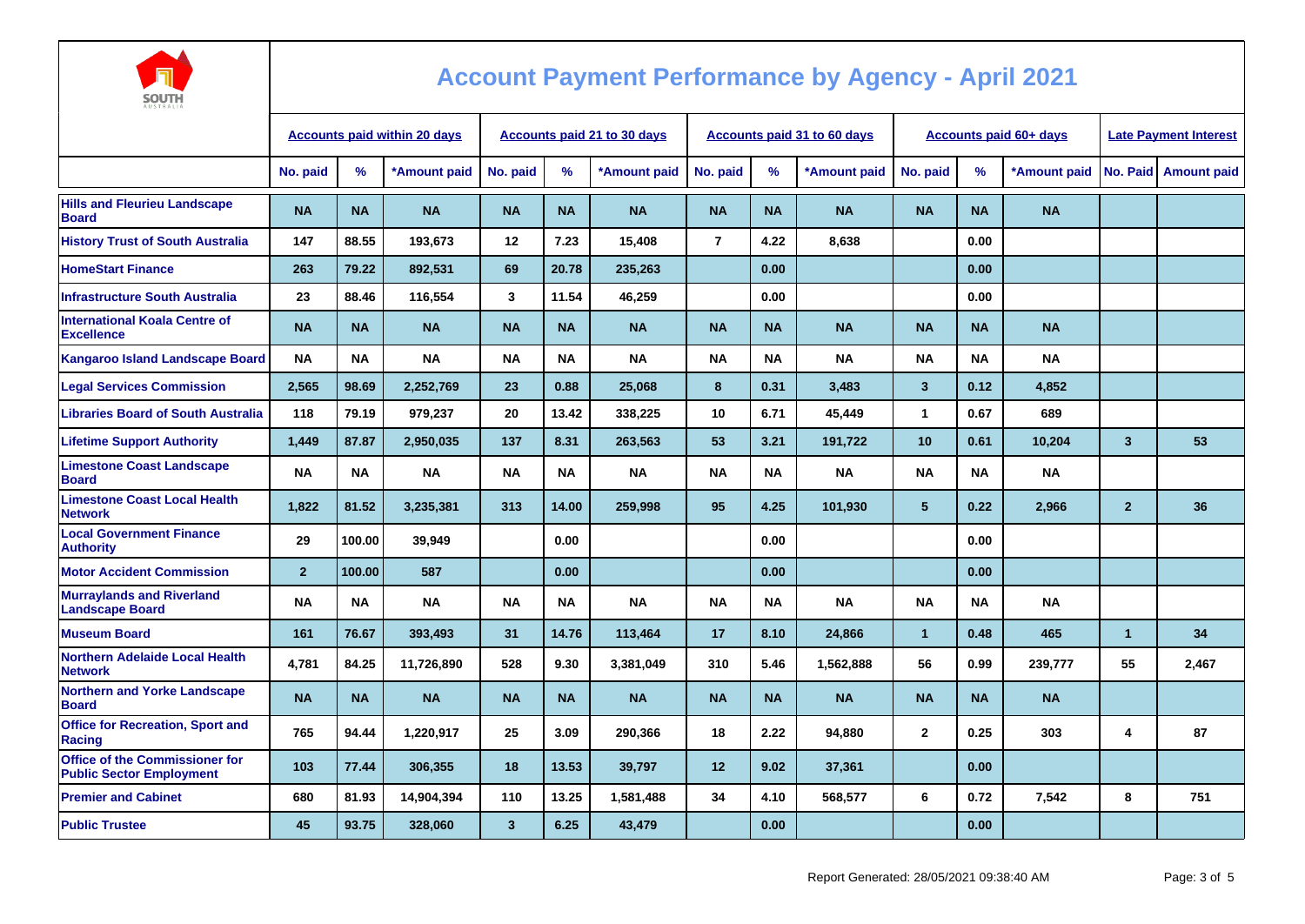

| AUSTRALIA                                                               |                                     |           |              |                                    |           |              |                         |           |                                    |                         |                               |                              |                         |                        |
|-------------------------------------------------------------------------|-------------------------------------|-----------|--------------|------------------------------------|-----------|--------------|-------------------------|-----------|------------------------------------|-------------------------|-------------------------------|------------------------------|-------------------------|------------------------|
|                                                                         | <b>Accounts paid within 20 days</b> |           |              | <b>Accounts paid 21 to 30 days</b> |           |              |                         |           | <b>Accounts paid 31 to 60 days</b> |                         | <b>Accounts paid 60+ days</b> | <b>Late Payment Interest</b> |                         |                        |
|                                                                         | No. paid                            | %         | *Amount paid | No. paid                           | %         | *Amount paid | No. paid                | $\%$      | *Amount paid                       | No. paid                | %                             | *Amount paid                 |                         | No. Paid   Amount paid |
| <b>ReturnToWorkSA</b>                                                   | 280                                 | 94.92     | 20.892.702   | 10 <sup>1</sup>                    | 3.39      | 28.248       | $\overline{2}$          | 0.68      | 1.136                              | 3                       | 1.02                          | 1.203                        |                         |                        |
| <b>Riverland Mallee Coorong Local</b><br><b>Health Network</b>          | 2,402                               | 85.45     | 3,472,994    | 272                                | 9.68      | 266,282      | 119                     | 4.23      | 108,767                            | 18                      | 0.64                          | 8,820                        | 4                       | 78                     |
| <b>SA Ambulance Service</b>                                             | 2.701                               | 85.45     | 2,946,025    | 303                                | 9.59      | 1,651,885    | 150                     | 4.75      | 483,408                            | $\overline{7}$          | 0.22                          | 2,662                        | $\overline{7}$          | 261                    |
| <b>SA Country Fire Service</b>                                          | 1,445                               | 82.76     | 4,573,798    | 204                                | 11.68     | 1,440,938    | 73                      | 4.18      | 480,563                            | 24                      | 1.37                          | 31,432                       | 6                       | 309                    |
| <b>SACE Board of South Australia</b>                                    | 151                                 | 98.69     | 301.161      | $\mathbf{2}$                       | 1.31      | 9.665        |                         | 0.00      |                                    |                         | 0.00                          |                              |                         |                        |
| <b>South Australia Police</b>                                           | 3,878                               | 81.95     | 23,864,035   | 775                                | 16.38     | 2,009,698    | 68                      | 1.44      | 237,163                            | 11                      | 0.23                          | 72,319                       | 4                       | 601                    |
| <b>South Australian Arid Lands</b><br><b>Landscape Board</b>            | <b>NA</b>                           | <b>NA</b> | <b>NA</b>    | <b>NA</b>                          | <b>NA</b> | <b>NA</b>    | <b>NA</b>               | <b>NA</b> | <b>NA</b>                          | <b>NA</b>               | <b>NA</b>                     | <b>NA</b>                    |                         |                        |
| <b>South Australian Country Arts</b><br><b>Trust</b>                    | 311                                 | 96.58     | 726,981      | 5                                  | 1.55      | 3,620        | 6                       | 1.86      | 4,630                              |                         | 0.00                          |                              |                         |                        |
| <b>South Australian Film Corporation</b>                                | 106                                 | 92.17     | 2,249,524    | 8                                  | 6.96      | 2,604        |                         | 0.00      |                                    | $\overline{\mathbf{1}}$ | 0.87                          | 75                           |                         |                        |
| <b>South Australian Fire and</b><br><b>Emergency Service Commission</b> | 106                                 | 72.11     | 2,561,774    | 25                                 | 17.01     | 479.621      | 14                      | 9.52      | 36.147                             | $\overline{2}$          | 1.36                          | 314                          | $\overline{2}$          | 25                     |
| <b>South Australian Forestry</b><br><b>Corporation</b>                  | 225                                 | 96.15     | 1,448,256    | 5                                  | 2.14      | 8,256        | 4                       | 1.71      | 22,205                             |                         | 0.00                          |                              |                         |                        |
| <b>South Australian Government</b><br><b>Financing Authority</b>        | 250                                 | 79.11     | 14,523,025   | 66                                 | 20.89     | 15,159,380   |                         | 0.00      |                                    |                         | 0.00                          |                              |                         |                        |
| <b>South Australian Housing Trust</b>                                   | 16,103                              | 97.18     | 42,799,167   | 326                                | 1.97      | 3,668,555    | 113                     | 0.68      | 327.629                            | 28                      | 0.17                          | 33,921                       | 8                       | 149                    |
| <b>South Australian Metropolitan Fire</b><br><b>Service</b>             | 656                                 | 86.77     | 1,406,950    | 63                                 | 8.33      | 540,024      | 32                      | 4.23      | 96,140                             | 5 <sup>5</sup>          | 0.66                          | 18,898                       | $\overline{2}$          | 107                    |
| <b>South Australian Productivity</b><br><b>Commission</b>               | 13                                  | 92.86     | 6,721        | $\mathbf{1}$                       | 7.14      | 14,520       |                         | 0.00      |                                    |                         | 0.00                          |                              |                         |                        |
| <b>South Australian State Emergency</b><br><b>Service</b>               | 421                                 | 86.63     | 1,418,306    | 41                                 | 8.44      | 70.711       | 22                      | 4.53      | 92,550                             | $\overline{2}$          | 0.41                          | 3.178                        | $\overline{2}$          | 41                     |
| <b>South Australian Tourism</b><br><b>Commission</b>                    | 541                                 | 89.72     | 5,165,910    | 37                                 | 6.14      | 282,087      | 21                      | 3.48      | 437,658                            | 4                       | 0.66                          | 11,088                       | 6                       | 242                    |
| <b>South Australian Water</b><br><b>Corporation</b>                     | 3,477                               | 96.80     | 79,227,251   | 105                                | 2.92      | 742,477      | 10                      | 0.28      | 212,013                            |                         | 0.00                          |                              | $\overline{\mathbf{3}}$ | 442                    |
| <b>Southern Adelaide Local Health</b><br><b>Network</b>                 | 6,040                               | 82.07     | 12,669,116   | 710                                | 9.65      | 1,707,418    | 535                     | 7.27      | 978,025                            | 75                      | 1.02                          | 165,256                      | 48                      | 2,059                  |
| <b>State Governor's Establishment</b>                                   | 91                                  | 88.35     | 331,269      | $\overline{7}$                     | 6.80      | 2,427        | $\overline{\mathbf{4}}$ | 3.88      | 1,682                              | $\mathbf{1}$            | 0.97                          | 775                          |                         |                        |